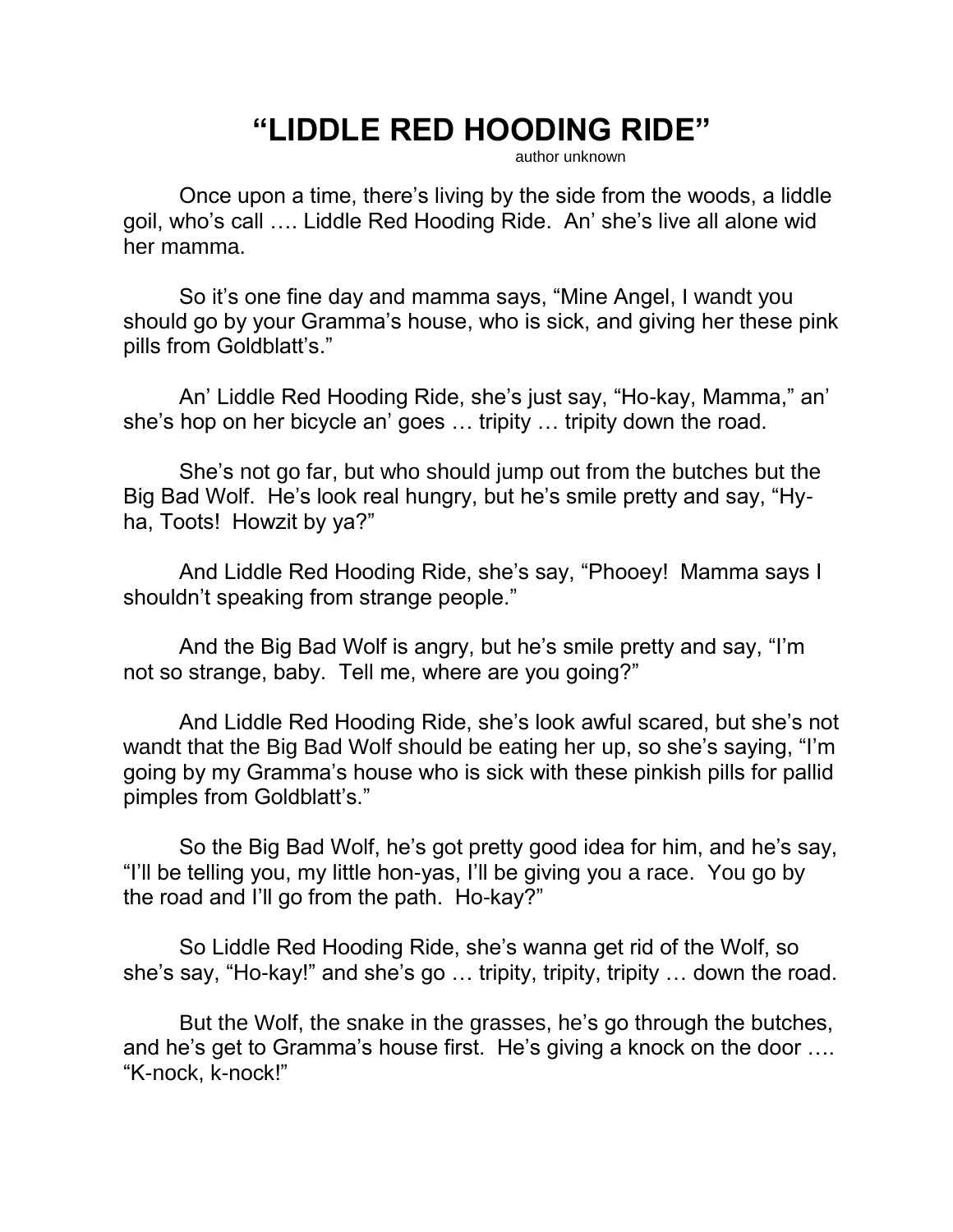And Gramma, who is very sick says, "Who's there?"

Now the Big Bad Wolf, the louse, he's disguising his voice like Liddle Red Hooding Ride and says, "It's me, Gramma …. Liddle Red Hooding Ride … and I'm bringing you pinkish pills for palish pimples from Goldblatt's from Mamma."

So Gramma, she's not knowing it's the Big Bad Wolf and says, "Open the latch and walking in, mine child."

And the Big Bad Wolf he's opening the latch and run in. He's taking Gramma's night cap and put it on his self. An' he's taking Gramma's night gown and do ditto. Then he's putch her in the closet and clumb in bed himself. And now …. He's ready for his Liddle Red Hooding Ride! Then … no sooner and he jump in bed, than he hears the galloping …. galloping … galloping … of a bicycle. Yep!…. it's poor Liddle Red Hooding Ride, and she's park her bicycle by the side from the house and is giving a knock at the door …. "K-nock, k-nock!"

This time, the Big Bad Wolf, the snake in the weeds, he's disguising his voice like Gramma and says, "Who's there, huh?"

And Liddle Red Hooding Ride says, "It's me, the Lady in Red …. I mean Liddle Red Hooding Ride and I'm branging you pinkish pills for palish pimples from Goldblatt's from Mamma."

So the Big Bad Wolf says, "Oh, mine dear child, open the latch and walking in."

Then Liddle Red Hooding Ride, she's open the door and walking in. Then she's see Gramma in bed and she's look awfully goofy, so she's say, "Ohhhh, Gramma, what big eyes you've got!"

And Gramma, dat's de Big Bad Wolf all the same from one … he's say, "The better for to see you, mine little goil!"

Then Liddle Red Hooding Ride, she's say, "But, Gramma, what a big nose you got!"

And the Wolf say, "The better for to Ha cha-cha!"